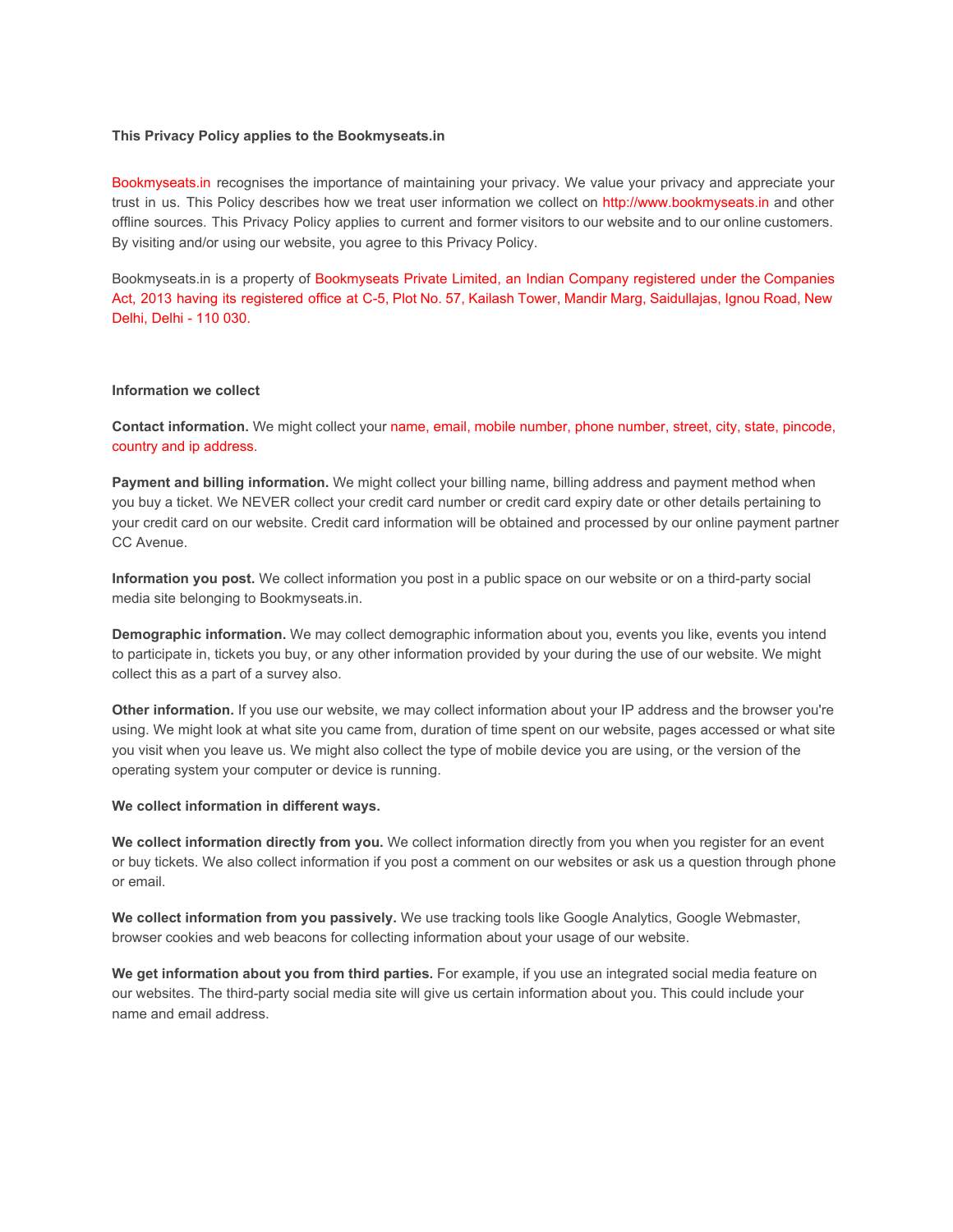#### **Use of your personal information**

**We use information to contact you:** We might use the information you provide to contact you for confirmation of a purchase on our website or for other promotional purposes.

**We use information to respond to your requests or questions.**We might use your information to confirm your registration for an event or contest.

**We use information to improve our products and services.**We might use your information to customize your experience with us. This could include displaying content based upon your preferences.

**We use information to look at site trends and customer interests.**We may use your information to make our website and products better. We may combine information we get from you with information about you we get from third parties.

**We use information for security purposes.**We may use information to protect our company, our customers, or our websites.

**We use information for marketing purposes.**We might send you information about special promotions or offers. We might also tell you about new features or products. These might be our own offers or products, or third-party offers or products we think you might find interesting. Or, for example, if you buy tickets from us we'll enroll you in our newsletter.

**We use information to send you transactional communications.**We might send you emails or SMS about your account or a ticket purchase.

We use information as otherwise permitted by law.

### **Sharing of information with third-parties**

**We will share information with third parties who perform services on our behalf.** We share information with vendors who help us manage our online registration process or payment processors or transactional message processors. Some vendors may be located outside of India.

**We will share information with the event organizers.**We share your information with event organizers and other parties responsible for fulfilling the purchase obligation. The event organizers and other parties may use the information we give them as described in their privacy policies.

**We will share information with our business partners.**This includes a third party who provide or sponsor an event, or who operates a venue where we hold events. Our partners use the information we give them as described in their privacy policies.

We may share information if we think we have to in order to comply with the law or to protect ourselves. We will share information to respond to a court order or subpoena. We may also share it if a government agency or investigatory body requests. Or, we might also share information when we are investigating potential fraud.

**We may share information with any successor to all or part of our business.**For example, if part of our business is sold we may give our customer list as part of that transaction.

**We may share your information for reasons not described in this policy.**We will tell you before we do this.